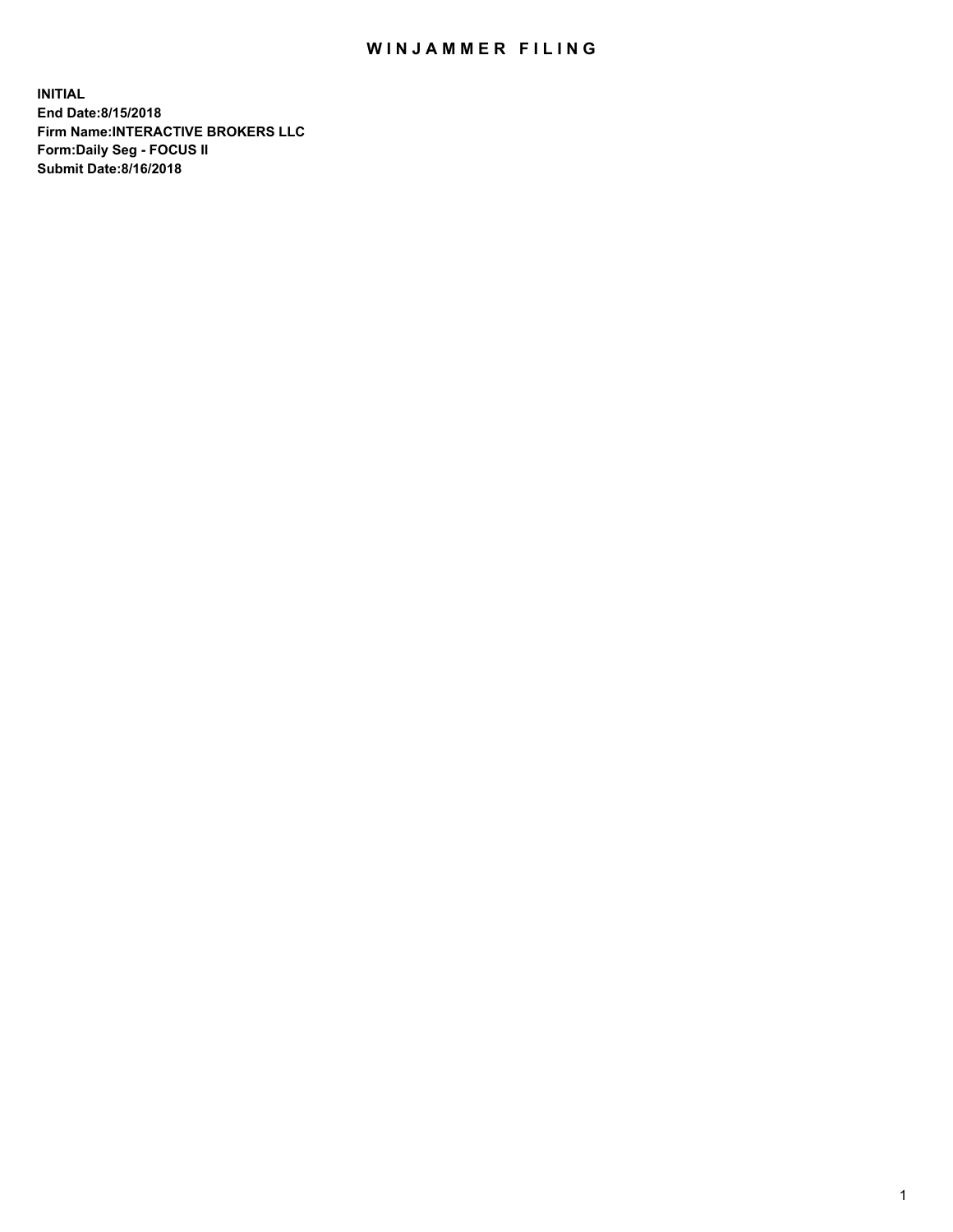**INITIAL End Date:8/15/2018 Firm Name:INTERACTIVE BROKERS LLC Form:Daily Seg - FOCUS II Submit Date:8/16/2018 Daily Segregation - Cover Page**

| Name of Company                                                                                                                                                                                                                                                                                                                | <b>INTERACTIVE BROKERS LLC</b>                                                                  |
|--------------------------------------------------------------------------------------------------------------------------------------------------------------------------------------------------------------------------------------------------------------------------------------------------------------------------------|-------------------------------------------------------------------------------------------------|
| <b>Contact Name</b>                                                                                                                                                                                                                                                                                                            | James Menicucci                                                                                 |
| <b>Contact Phone Number</b>                                                                                                                                                                                                                                                                                                    | 203-618-8085                                                                                    |
| <b>Contact Email Address</b>                                                                                                                                                                                                                                                                                                   | jmenicucci@interactivebrokers.c<br>om                                                           |
| FCM's Customer Segregated Funds Residual Interest Target (choose one):<br>a. Minimum dollar amount: ; or<br>b. Minimum percentage of customer segregated funds required:% ; or<br>c. Dollar amount range between: and; or<br>d. Percentage range of customer segregated funds required between:% and%.                         | $\overline{\mathbf{0}}$<br>$\overline{\mathbf{0}}$<br>155,000,000 245,000,000<br>0 <sub>0</sub> |
| FCM's Customer Secured Amount Funds Residual Interest Target (choose one):<br>a. Minimum dollar amount: ; or<br>b. Minimum percentage of customer secured funds required:% ; or<br>c. Dollar amount range between: and; or<br>d. Percentage range of customer secured funds required between:% and%.                           | $\overline{\mathbf{0}}$<br>0<br>80,000,000 120,000,000<br>0 <sub>0</sub>                        |
| FCM's Cleared Swaps Customer Collateral Residual Interest Target (choose one):<br>a. Minimum dollar amount: ; or<br>b. Minimum percentage of cleared swaps customer collateral required:% ; or<br>c. Dollar amount range between: and; or<br>d. Percentage range of cleared swaps customer collateral required between:% and%. | $\overline{\mathbf{0}}$<br><u>0</u><br>$\underline{0}$ $\underline{0}$<br>00                    |

Attach supporting documents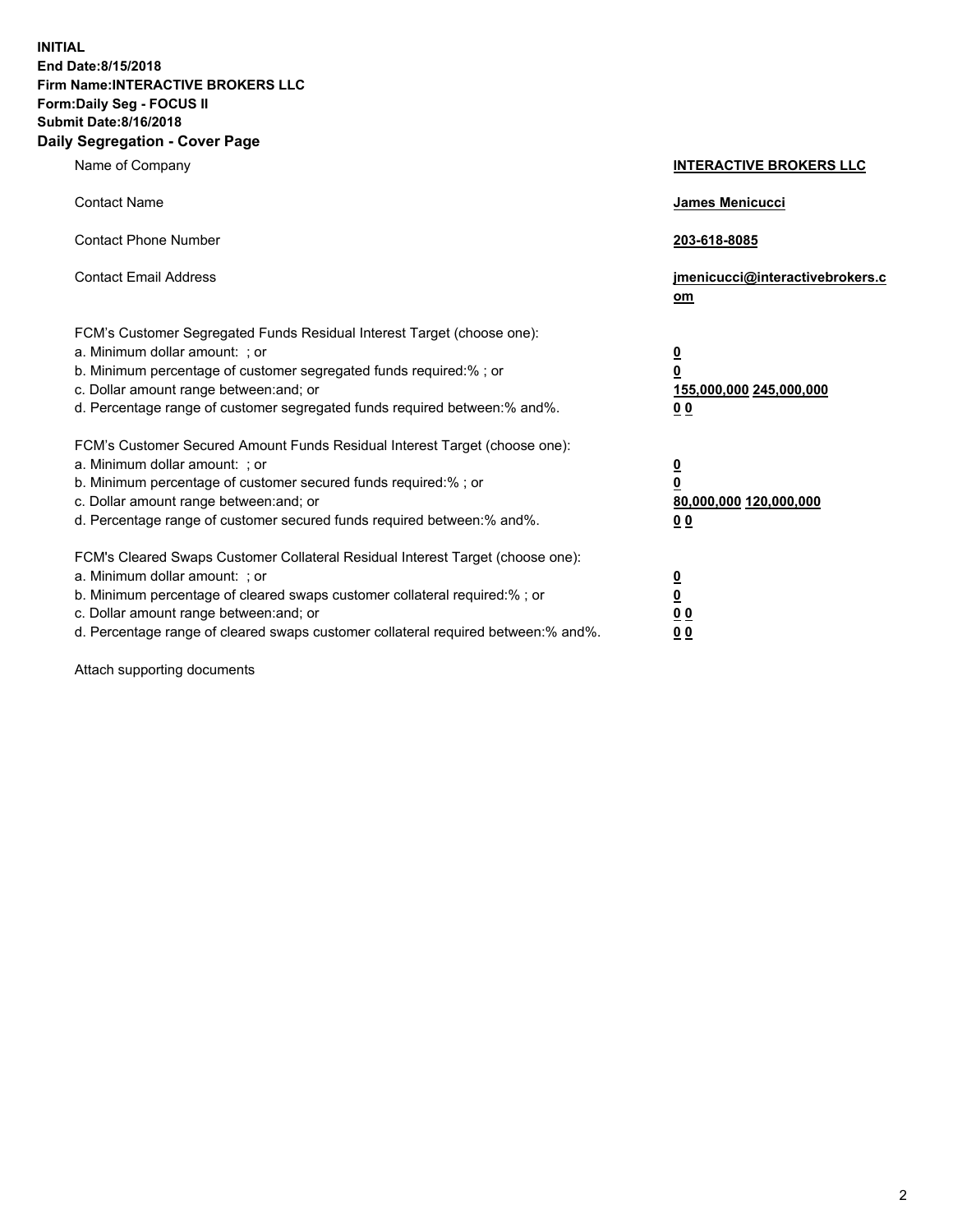## **INITIAL End Date:8/15/2018 Firm Name:INTERACTIVE BROKERS LLC Form:Daily Seg - FOCUS II Submit Date:8/16/2018 Daily Segregation - Secured Amounts**

|     | Daily Segregation - Secured Aniounts                                                               |                                              |
|-----|----------------------------------------------------------------------------------------------------|----------------------------------------------|
|     | Foreign Futures and Foreign Options Secured Amounts                                                |                                              |
|     | Amount required to be set aside pursuant to law, rule or regulation of a foreign                   | $0$ [7305]                                   |
|     | government or a rule of a self-regulatory organization authorized thereunder                       |                                              |
| 1.  | Net ledger balance - Foreign Futures and Foreign Option Trading - All Customers                    |                                              |
|     | A. Cash                                                                                            | 450,422,165 [7315]                           |
|     | B. Securities (at market)                                                                          | $0$ [7317]                                   |
| 2.  | Net unrealized profit (loss) in open futures contracts traded on a foreign board of trade          | -14,336,780 [7325]                           |
| 3.  | Exchange traded options                                                                            |                                              |
|     | a. Market value of open option contracts purchased on a foreign board of trade                     | 341,425 [7335]                               |
|     | b. Market value of open contracts granted (sold) on a foreign board of trade                       | $-52,902$ [7337]                             |
| 4.  | Net equity (deficit) (add lines 1.2. and 3.)                                                       | 436,373,908 [7345]                           |
| 5.  | Account liquidating to a deficit and account with a debit balances - gross amount                  | 6,386 [7351]                                 |
|     | Less: amount offset by customer owned securities                                                   | 0 [7352] 6,386 [7354]                        |
| 6.  | Amount required to be set aside as the secured amount - Net Liquidating Equity                     | 436,380,294 [7355]                           |
|     | Method (add lines 4 and 5)                                                                         |                                              |
| 7.  | Greater of amount required to be set aside pursuant to foreign jurisdiction (above) or line        | 436,380,294 [7360]                           |
|     | 6.                                                                                                 |                                              |
|     | FUNDS DEPOSITED IN SEPARATE REGULATION 30.7 ACCOUNTS                                               |                                              |
| 1.  | Cash in banks                                                                                      |                                              |
|     | A. Banks located in the United States                                                              | 68,220,781 [7500]                            |
|     | B. Other banks qualified under Regulation 30.7                                                     | 0 [7520] 68220781 [7530]                     |
| 2.  | Securities                                                                                         |                                              |
|     | A. In safekeeping with banks located in the United States                                          | 372,057,360 [7540]                           |
|     | B. In safekeeping with other banks qualified under Regulation 30.7                                 | 0 [7560] 372057360 [7570]                    |
| 3.  | Equities with registered futures commission merchants                                              |                                              |
|     | A. Cash                                                                                            | $0$ [7580]                                   |
|     | <b>B.</b> Securities                                                                               | $0$ [7590]                                   |
|     | C. Unrealized gain (loss) on open futures contracts                                                | $0$ [7600]                                   |
|     | D. Value of long option contracts                                                                  | $0$ [7610]                                   |
|     | E. Value of short option contracts                                                                 | 0 [7615] 0 [7620]                            |
| 4.  | Amounts held by clearing organizations of foreign boards of trade                                  |                                              |
|     | A. Cash                                                                                            | $0$ [7640]                                   |
|     | <b>B.</b> Securities                                                                               | $0$ [7650]                                   |
|     | C. Amount due to (from) clearing organization - daily variation                                    | $0$ [7660]                                   |
|     | D. Value of long option contracts                                                                  | $0$ [7670]                                   |
|     | E. Value of short option contracts                                                                 | 0 [7675] 0 [7680]                            |
| 5.  | Amounts held by members of foreign boards of trade                                                 |                                              |
|     | A. Cash                                                                                            | 113,459,122 [7700]                           |
|     | <b>B.</b> Securities<br>C. Unrealized gain (loss) on open futures contracts                        | $0$ [7710]                                   |
|     | D. Value of long option contracts                                                                  | 2,671,094 [7720]                             |
|     |                                                                                                    | 341,425 [7730]                               |
| 6.  | E. Value of short option contracts                                                                 | <mark>-52,902</mark> [7735] 116418739 [7740] |
| 7.  | Amounts with other depositories designated by a foreign board of trade<br>Segregated funds on hand | 0 [7760]<br>$0$ [7765]                       |
| 8.  | Total funds in separate section 30.7 accounts                                                      |                                              |
| 9.  | Excess (deficiency) Set Aside for Secured Amount (subtract line 7 Secured Statement                | 556696880 [7770]<br>120316586 [7380]         |
|     | Page 1 from Line 8)                                                                                |                                              |
| 10. | Management Target Amount for Excess funds in separate section 30.7 accounts                        | 80,000,000 [7780]                            |
| 11. | Excess (deficiency) funds in separate 30.7 accounts over (under) Management Target                 | 40,316,586 [7785]                            |
|     |                                                                                                    |                                              |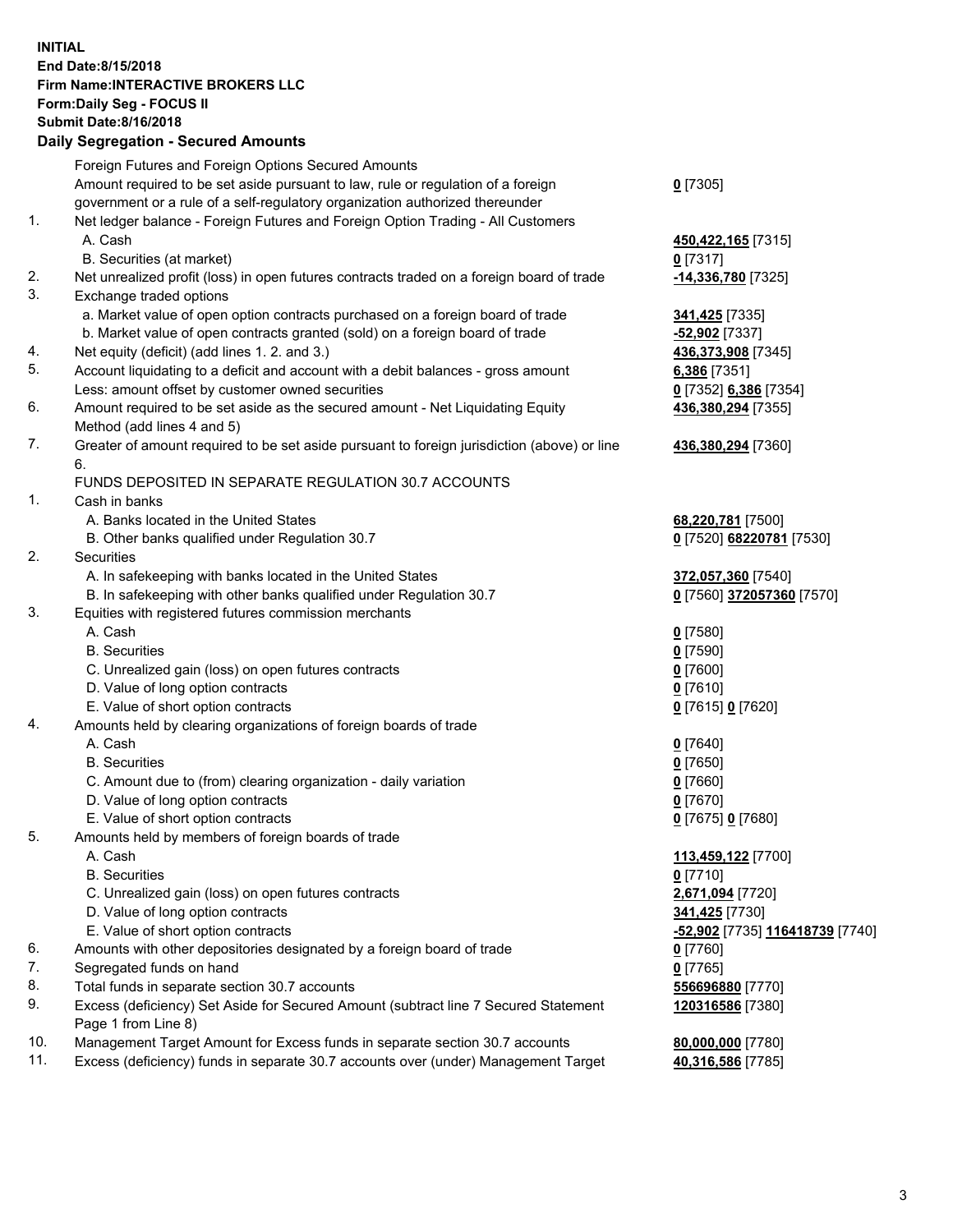**INITIAL End Date:8/15/2018 Firm Name:INTERACTIVE BROKERS LLC Form:Daily Seg - FOCUS II Submit Date:8/16/2018 Daily Segregation - Segregation Statement** SEGREGATION REQUIREMENTS(Section 4d(2) of the CEAct) 1. Net ledger balance A. Cash **4,028,603,884** [7010] B. Securities (at market) **0** [7020] 2. Net unrealized profit (loss) in open futures contracts traded on a contract market **-78,217,396** [7030] 3. Exchange traded options A. Add market value of open option contracts purchased on a contract market **176,101,114** [7032] B. Deduct market value of open option contracts granted (sold) on a contract market **-220,403,966** [7033] 4. Net equity (deficit) (add lines 1, 2 and 3) **3906083636** [7040] 5. Accounts liquidating to a deficit and accounts with debit balances - gross amount **170,251** [7045] Less: amount offset by customer securities **0** [7047] **170251** [7050] 6. Amount required to be segregated (add lines 4 and 5) **3906253887** [7060] FUNDS IN SEGREGATED ACCOUNTS 7. Deposited in segregated funds bank accounts A. Cash **998,151,527** [7070] B. Securities representing investments of customers' funds (at market) **1,922,076,900** [7080] C. Securities held for particular customers or option customers in lieu of cash (at market) **0** [7090] 8. Margins on deposit with derivatives clearing organizations of contract markets A. Cash **27,345,871** [7100] B. Securities representing investments of customers' funds (at market) **1,212,138,173** [7110] C. Securities held for particular customers or option customers in lieu of cash (at market) **0** [7120] 9. Net settlement from (to) derivatives clearing organizations of contract markets **-7,801,614** [7130] 10. Exchange traded options A. Value of open long option contracts **176,170,407** [7132] B. Value of open short option contracts **-220,517,250** [7133] 11. Net equities with other FCMs A. Net liquidating equity **0** [7140] B. Securities representing investments of customers' funds (at market) **0** [7160] C. Securities held for particular customers or option customers in lieu of cash (at market) **0** [7170] 12. Segregated funds on hand **0** [7150] 13. Total amount in segregation (add lines 7 through 12) **4107564014** [7180] 14. Excess (deficiency) funds in segregation (subtract line 6 from line 13) **201310127** [7190] 15. Management Target Amount for Excess funds in segregation **155,000,000** [7194] **46,310,127** [7198]

16. Excess (deficiency) funds in segregation over (under) Management Target Amount Excess